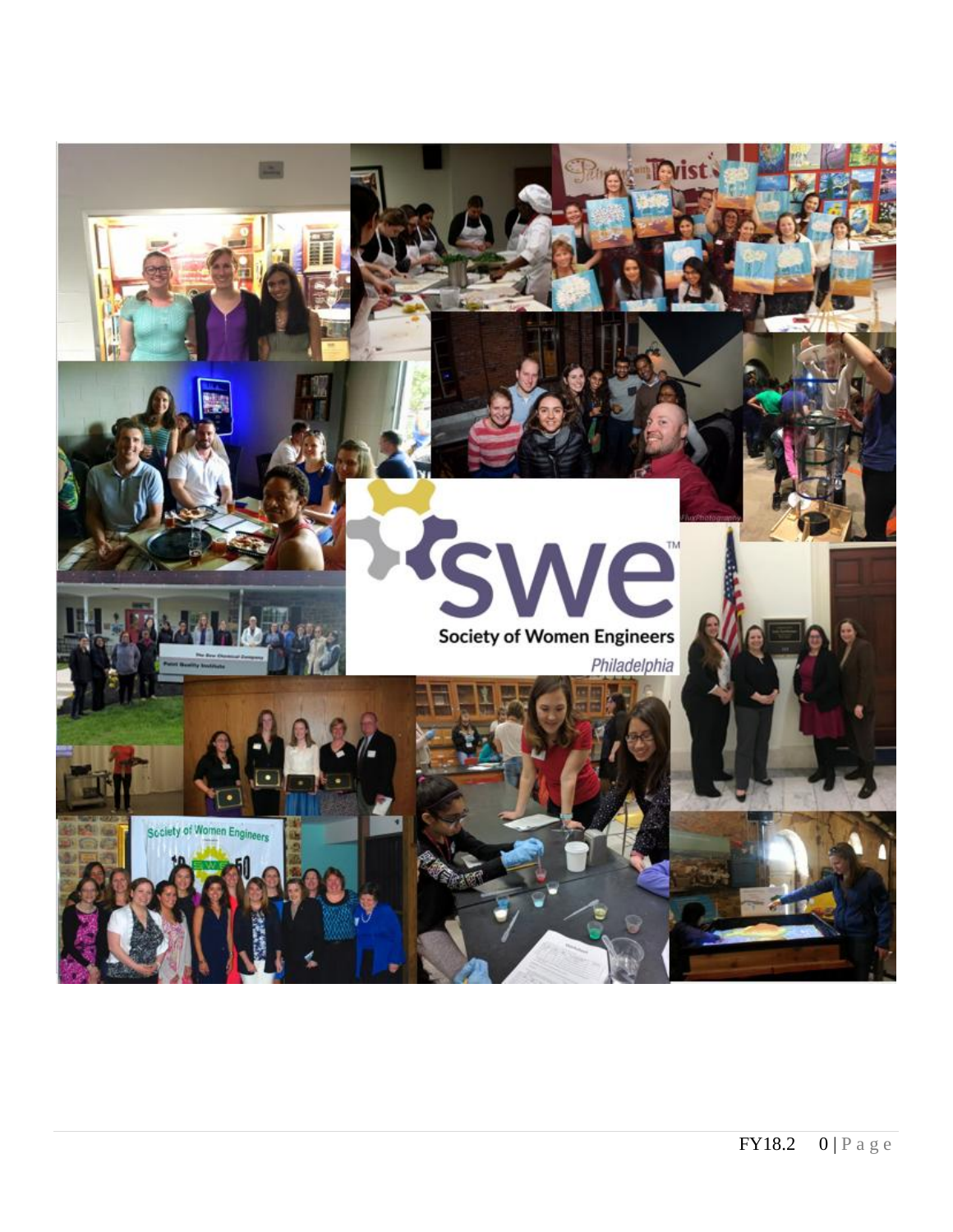

# *SWE Outlook The Philadelphia Section ~ Region E*

*FY18.2 November 2017- January 2018* 

# **LETTER FROM THE PRESIDENT**

#### **INSIDE THIS ISSUE:**

Hello SWE Philadelphia!

| LETTER FROM<br><b>THE PRESIDENT</b>  | 1              |
|--------------------------------------|----------------|
| <b>WELCOME NEW</b><br><b>MEMBERS</b> | $\overline{2}$ |
| <b>SOCIETY NEWS</b>                  | $2 - 5$        |
| <b>SECTION NEWS</b>                  | 6-9            |
| <b>UPCOMING</b><br><b>EVENTS</b>     | 9              |
| <b>PREVIOUS</b><br><b>EVENTS</b>     | 10             |
| <b>MEMBER NEWS</b>                   | 10             |
| <b>CONTACT LIST</b>                  | 11             |

#### **IN THIS EDITION:**

**Contributing Authors:** Mary Beth Biddle Amy Kaminski Julie Williams Jill Foster

**Editor:** Diana Robinson

As we kick off the new year, we have an outreach filled spring! On February 3rd, our members will support Widener University's Engineering Mini-Camp, a full day event dedicated to introducing high school students to various fields of engineering. In addition to hands on activities, there are panel events with collegiates and professionals, and a separate session was held for parents. Contact Jen Ligo at [phila\\_outreach@swe.org](mailto:phila_outreach@swe.org) if you are interested in volunteering for this event or ones similar.



While Region Conferences no longer exist, WE Locals are already off to a good start. The one closest to Philadelphia is being held in Providence, Rhode Island on April 20-22 this year and is sure to be a fantastic event. Additional details for this year can be found at [welocal.swe.org;](http://welocal.swe.org/) if you're up for some travel, there is a WE Local in Pune, India and one in Prague, Czech Republic!

In the meantime, consider joining us for the Philadelphia Science Carnival on April 28<sup>th</sup>. We are teaming up with Drexel University SWE for the second year in a row, and it's sure to be a success! We are looking for someone to head up the efforts from the professional Philly section. Let me know if you're interested!

Keep an eye on your email, our Facebook, and other social media accounts for information on our upcoming events. As we continue the second half of the year, we look forward to seeing new faces at our remaining events. You are always welcome to join us!

If you have ideas or questions, feel free to reach out to me at any time. I can be reached at phila\_president@swe.org.

Mary Beth Biddle

Mary Beth Biddle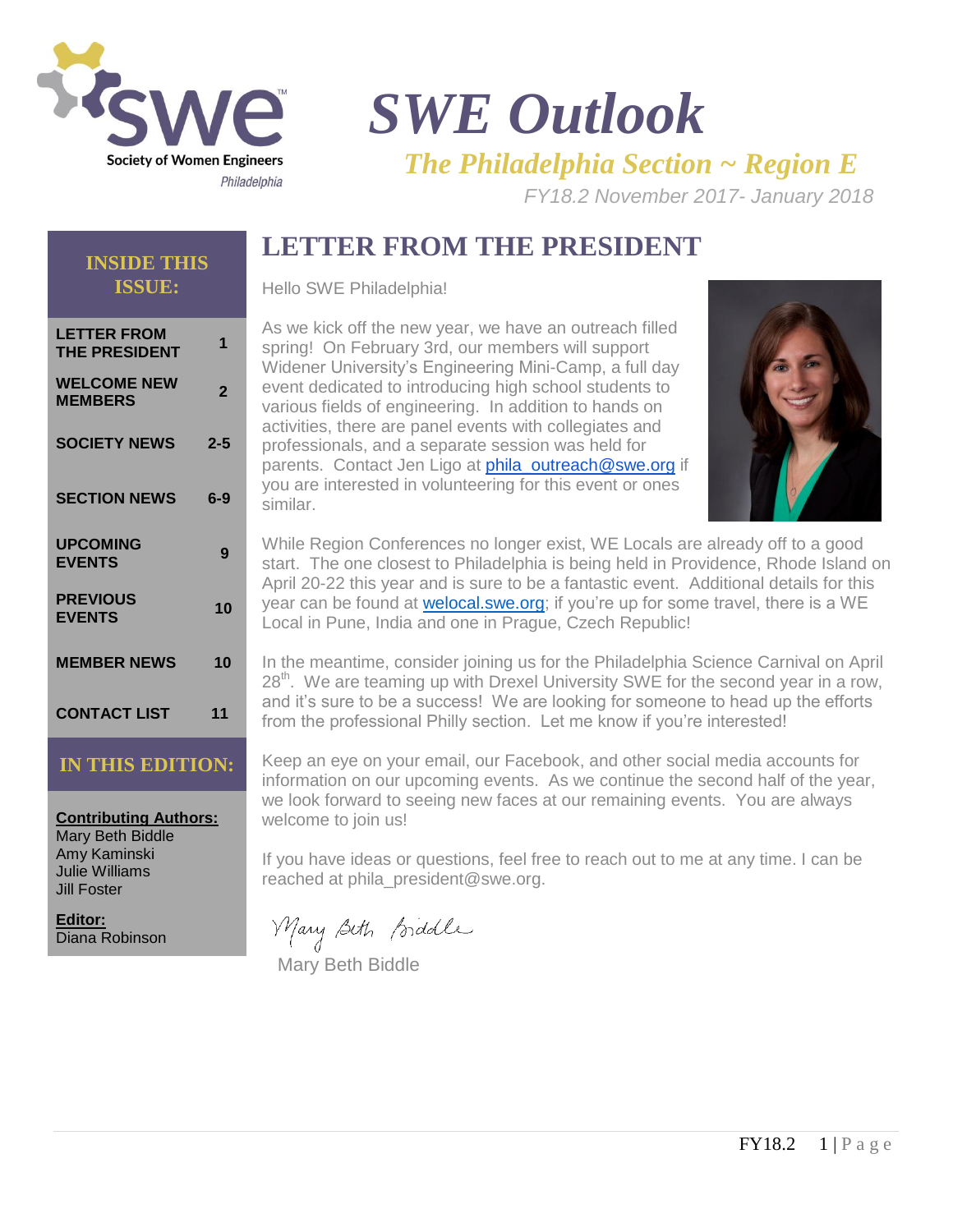# **NEW MEMBERS**



The Society of Women Engineers is constantly growing and welcoming new engineers in all stages of their careers. Here are the recent newcomers to the SWE Philadelphia Section.

| <b>Name</b>              | <b>Membership Type</b> |
|--------------------------|------------------------|
| Cammy Trivellini         | Professional           |
| <b>Bethany Bittinger</b> | Collegiate             |
| Jennifer Dampf           | Professional           |
| Tara Jordan              | Professional           |
| <b>William Fee</b>       | Professional           |
| Maria Kauffman           | Professional           |
| Rebekah Mateer           | Professional           |
| <b>Valerie Prucnal</b>   | Professional           |
| Cara Fiala               | Professional           |
| Anoopoma Bhowmik         | Professional           |
| Anusha Janardhana        | Professional           |
| Mercedes Hagans          | Colligate              |
| <b>Christie Tuttle</b>   | Professional           |
| Amy Kaminski             | Professional           |

# **SOCIETY NEWS**

### **Diversity and Inclusion Fuels Innovation in STEM**

On March 14-15, 2018 the Society of Women Engineers (SWE) will organize our annual Congressional Outreach Day on Capitol Hill in Washington, DC. Please consider attending this program entitled, **["Diversity and Inclusion Fuels Innovation in STEM,"](https://urldefense.proofpoint.com/v2/url?u=http-3A__SWE.informz.net_z_cjUucD9taT0yMjc3NDYwJnA9MSZ1PTM2OTQxMDIwMCZsaT0xMzUzNDg1Nw_index.html&d=DwMBaQ&c=F5qNGIc8vBNKKqPbpKxOcFhXsOwF7YYLtYbYjCsgcyQ&r=HsgDFTgHhgmmVh3aESNHuqfCtyeK_5pt1pTGfDymUIE&m=fI5KaVOnKK2doGAhibnc3HTvS53PV62DAgqt8viT3Gg&s=iRSgWNYLkAQ0WVxq9pvyLlJdBjWtZJl27ZMhymFAY8s&e=)** which is open to SWE members and members of other STEM organizations.

Participants will:

- Hear from leading subject matter experts from federal agencies
- Receive briefings on relevant legislative affairs
- Increase elected officials' awareness of the importance of diversity and inclusion in the science, technology, engineering, and mathematics (STEM) workforce

SWE's 2018 Congressional Outreach Day will begin promptly at 1:00 PM on Wednesday, March 14, 2018 (with an optional lunch at noon), and will conclude by 4:00 PM on Thursday, March 15, 2018. All formal activities during this event will be held on Capitol Hill and at the **[Washington Court Hotel](https://urldefense.proofpoint.com/v2/url?u=http-3A__SWE.informz.net_z_cjUucD9taT0yMjc3NDYwJnA9MSZ1PTM2OTQxMDIwMCZsaT0xMzUzNDg1OA_index.html&d=DwMBaQ&c=F5qNGIc8vBNKKqPbpKxOcFhXsOwF7YYLtYbYjCsgcyQ&r=HsgDFTgHhgmmVh3aESNHuqfCtyeK_5pt1pTGfDymUIE&m=fI5KaVOnKK2doGAhibnc3HTvS53PV62DAgqt8viT3Gg&s=bo3jrEnuFe5bzNFIEBEx04_E5zOv0TitIFBbcjp4duY&e=)**,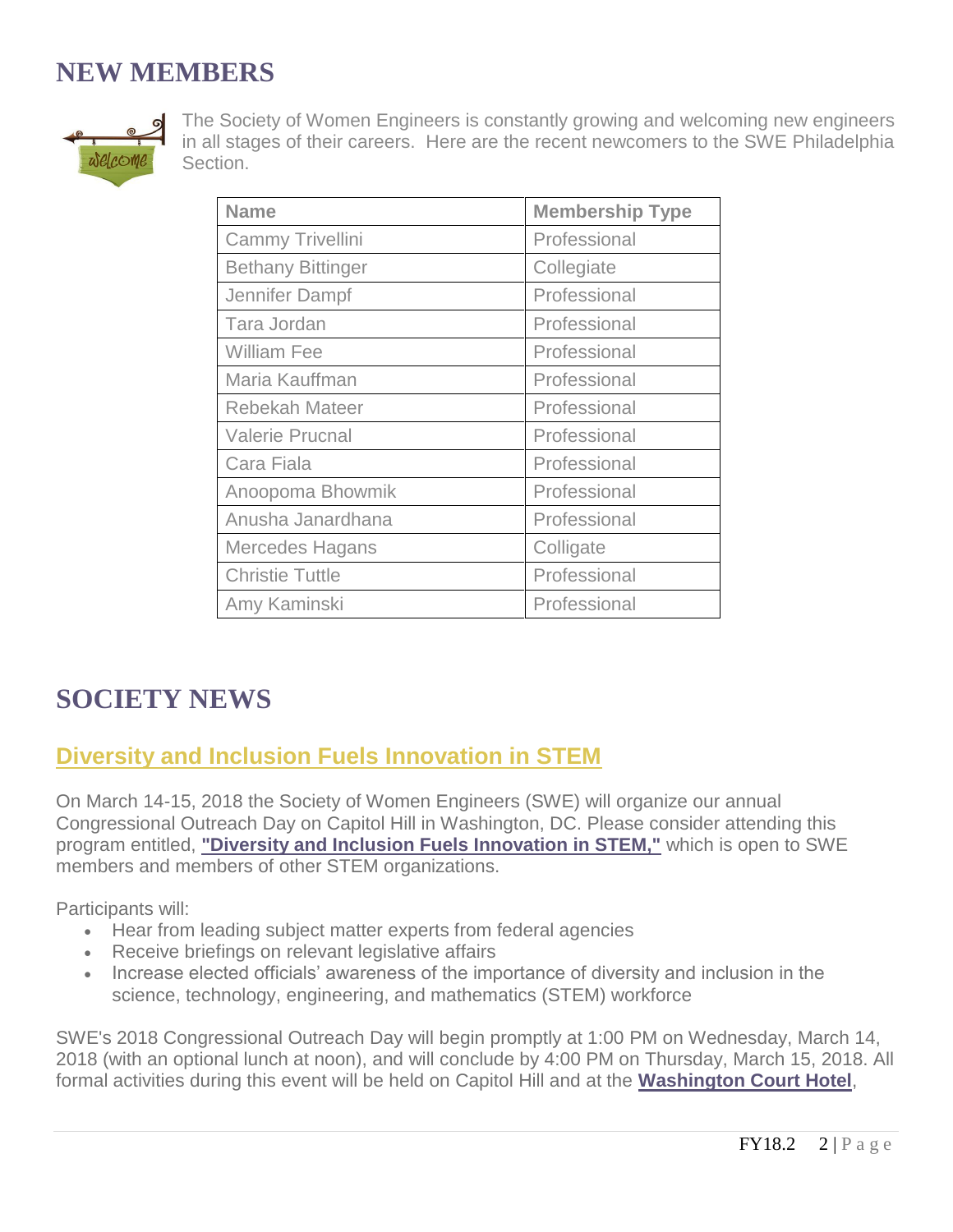conveniently located next to the Capitol. (Upon registration, participants will be sent information to reserve a room at the Washington Court Hotel.)

During the two-day event, SWE members will have the chance to participate in pre-visit trainings, network, enjoy a reception with elected officials, and meet with representatives or congressional staff.

A more detailed agenda will be available soon. If you have any questions, please contact SWE's Washington representatives **[Della Cronin](mailto:dcronin@bosewashingtonpartners.com)** and **[Russell Armstrong](mailto:rarmstrong@bosewashingtonpartners.com)** at (202) 349-2304.

Space is limited and will be on a first come first served basis.. **Registration closes on February 16, 2018.** For more information about SWE's public policy priorities, please visit the advocacy section of SWE's *[All Together](https://urldefense.proofpoint.com/v2/url?u=http-3A__SWE.informz.net_z_cjUucD9taT0yMjc3NDYwJnA9MSZ1PTM2OTQxMDIwMCZsaT0xMzUzNDg2MA_index.html&d=DwMBaQ&c=F5qNGIc8vBNKKqPbpKxOcFhXsOwF7YYLtYbYjCsgcyQ&r=HsgDFTgHhgmmVh3aESNHuqfCtyeK_5pt1pTGfDymUIE&m=fI5KaVOnKK2doGAhibnc3HTvS53PV62DAgqt8viT3Gg&s=oteAdk_jtLQ5XWlt4jtuYMtjZa1L5YX1PUfDghTKXzA&e=)* blog or our **[Legislative Action Center](https://urldefense.proofpoint.com/v2/url?u=http-3A__SWE.informz.net_z_cjUucD9taT0yMjc3NDYwJnA9MSZ1PTM2OTQxMDIwMCZsaT0xMzUzNDg2MQ_index.html&d=DwMBaQ&c=F5qNGIc8vBNKKqPbpKxOcFhXsOwF7YYLtYbYjCsgcyQ&r=HsgDFTgHhgmmVh3aESNHuqfCtyeK_5pt1pTGfDymUIE&m=fI5KaVOnKK2doGAhibnc3HTvS53PV62DAgqt8viT3Gg&s=00sBAXpfDQB2dyJppIpBXUmp17muABWPrVsG_Is84_Q&e=)**. You can stay informed about SWE Advocacy through text alerts. Text SWE Public Policy to 56512 to sign-up.

We hope to see you on March 14-15, 2018, so **[register today!](https://urldefense.proofpoint.com/v2/url?u=http-3A__SWE.informz.net_z_cjUucD9taT0yMjc3NDYwJnA9MSZ1PTM2OTQxMDIwMCZsaT0xMzUzNDg1Nw_index.html&d=DwMBaQ&c=F5qNGIc8vBNKKqPbpKxOcFhXsOwF7YYLtYbYjCsgcyQ&r=HsgDFTgHhgmmVh3aESNHuqfCtyeK_5pt1pTGfDymUIE&m=fI5KaVOnKK2doGAhibnc3HTvS53PV62DAgqt8viT3Gg&s=iRSgWNYLkAQ0WVxq9pvyLlJdBjWtZJl27ZMhymFAY8s&e=)**

### **FY18 Wow! Innovation Challenge**

SWE is excited to announce the second **[FY18 Wow! Innovation Challenge.](https://urldefense.proofpoint.com/v2/url?u=http-3A__SWE.informz.net_z_cjUucD9taT0yMjcyMjkzJnA9MSZ1PTM2OTQxMDIwMCZsaT0xMzQ1NTUzMw_index.html&d=DwMBaQ&c=F5qNGIc8vBNKKqPbpKxOcFhXsOwF7YYLtYbYjCsgcyQ&r=HsgDFTgHhgmmVh3aESNHuqfCtyeK_5pt1pTGfDymUIE&m=goZzwQhP2G9dvIkXbvHl_BXbhwXcZZ5C9pIFqVyZI50&s=3Nbrm-mFN-UNnrjM_U7LulWpVxs55_iUjSs1UnVbw6g&e=)** The challenge recognizes the innovative outreach techniques being used by SWE sections, MALs and global affiliates. Periodically, a section/MAL/affiliate will be recognized for a unique, creative approach to a component of outreach. SWE will award a \$1000 outreach stipend to the winning section/MAL/affiliate and will share the winning entries with the entire society.

#### **FY18 Wow! Innovation Challenge #**2

We want to hear about how your team raises funds for Outreach Events. How do you identify the best sources of funding and then successfully raise those funds to meet your target? It could be through third party donations or partnerships; perhaps you have a corporate sponsor who provides some financial support. How did you engage that sponsorship?

Is your fundraising through SWE programs/stipends like Program Development Grants or winning a Wow! Innovation Challenge? Or is it event based sales where your team sells raffle tickets, tutoring services, etc.? We are eager to hear your ideas and practices!

#### **How to Apply**

Visit the **[Wow! Innovation Challenge page](https://urldefense.proofpoint.com/v2/url?u=http-3A__SWE.informz.net_z_cjUucD9taT0yMjcyMjkzJnA9MSZ1PTM2OTQxMDIwMCZsaT0xMzQ1NTUzMw_index.html&d=DwMBaQ&c=F5qNGIc8vBNKKqPbpKxOcFhXsOwF7YYLtYbYjCsgcyQ&r=HsgDFTgHhgmmVh3aESNHuqfCtyeK_5pt1pTGfDymUIE&m=goZzwQhP2G9dvIkXbvHl_BXbhwXcZZ5C9pIFqVyZI50&s=3Nbrm-mFN-UNnrjM_U7LulWpVxs55_iUjSs1UnVbw6g&e=)** and click on "Apply for FY18 Wow! Innovation Challenge #2 here". Fill out the required information in the form and add your content.

#### **Submission Period**

Submissions will be accepted between January 8 – February 12, 2018. **Submissions must be received by 11:59 PM Central Time on Monday, February 12, 2018.**

Questions? Visit the **[Wow! Innovation Challenge FAQ page](https://urldefense.proofpoint.com/v2/url?u=http-3A__SWE.informz.net_z_cjUucD9taT0yMjcyMjkzJnA9MSZ1PTM2OTQxMDIwMCZsaT0xMzQ1NTUzNA_index.html&d=DwMBaQ&c=F5qNGIc8vBNKKqPbpKxOcFhXsOwF7YYLtYbYjCsgcyQ&r=HsgDFTgHhgmmVh3aESNHuqfCtyeK_5pt1pTGfDymUIE&m=goZzwQhP2G9dvIkXbvHl_BXbhwXcZZ5C9pIFqVyZI50&s=LXrhnnCfxgosVGn1WZn53D1wLmqZe7gO8lKFQTKEld8&e=)** or contact **[Veronica Robertson](mailto:acvrobertson@gmail.com)**.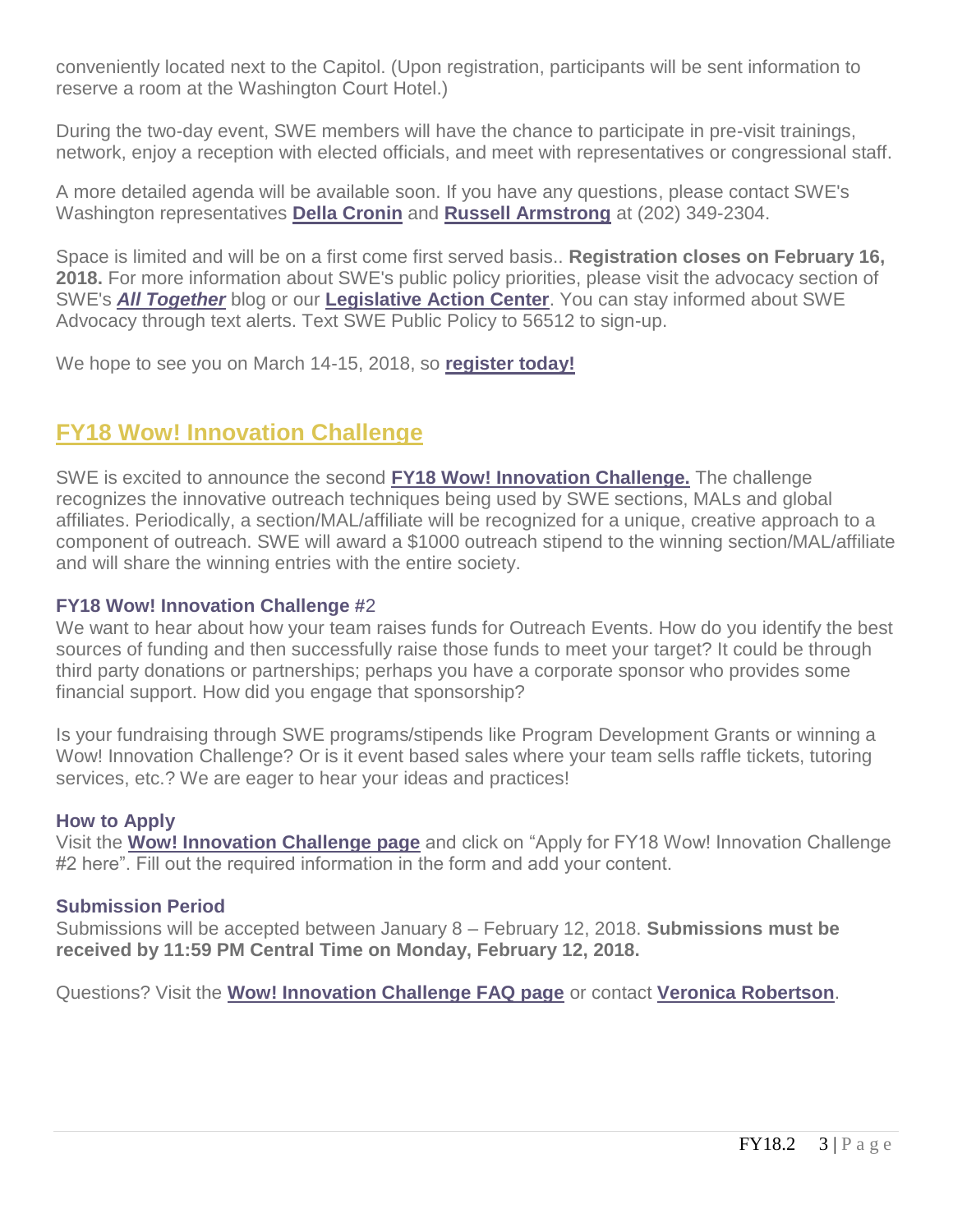### **Let's Break Boundaries – WE18**

It's time to **[submit your presentation](http://swe.informz.net/z/cjUucD9taT0yMjcwMDk3JnA9MSZ1PTM2OTQwOTI2OCZsaT0xMzQxMzMyNw/index.html)** for WE18, SWE's Annual Conference in Minneapolis, Minnesota, October 18-20, 2018. More than 250 sessions will be selected.

The theme for WE18 is **"Let's Break Boundaries."** For three days, thousands of women in engineering and technology will connect with one another and celebrate how they are breaking boundaries every day. They're crashing through barriers: graduating from engineering schools around the globe, working at top engineering firms, and innovating solutions to the world's biggest challenges.

Become a thought leader in engineering and present at WE18. As a speaker, you will have the opportunity to share your expertise and support the advancement of women in engineering and technology.

**The deadline to submit is March 9, 2018.** Check out content from WE17 and previous conferences on **[SWE's SlideShare](http://swe.informz.net/z/cjUucD9taT0yMjcwMDk3JnA9MSZ1PTM2OTQwOTI2OCZsaT0xMzQxMzMyOA/index.html)**.

### **Apply for a SWE Scholarship!**

In 2017, the Society of Women Engineers awarded more than 230 new and renewed scholarships valued at more than \$715,000. SWE Scholarships support women pursuing bachelor or graduate degrees in engineering, engineering technology and computer science both in the United States, and internationally.

Students complete one application and are considered for all scholarships for which they are eligible. The application process is entirely online including submission of recommendation letters and transcripts.

If you will be a sophomore through Ph.D. candidate in the 2018-2019 academic year, **[apply online](http://swe.informz.net/z/cjUucD9taT0yMjU2MzM5JnA9MSZ1PTM2OTQwOTI2OCZsaT0xMzIxODI4OA/index.html)** for a SWE Scholarship **December 1, 2017 through February 15, 2018**. If you will be a freshman in the upcoming fall semester, you may apply **March 1 through May 1, 2018**. **[Learn more on our SWE](http://swe.informz.net/z/cjUucD9taT0yMjU2MzM5JnA9MSZ1PTM2OTQwOTI2OCZsaT0xMzIxODI4OQ/index.html)  [Scholarships page.](http://swe.informz.net/z/cjUucD9taT0yMjU2MzM5JnA9MSZ1PTM2OTQwOTI2OCZsaT0xMzIxODI4OQ/index.html)**

Check out stories about our SWE scholars, donors and members who make our scholarship program possible on SWE's blog, *[All Together](http://swe.informz.net/z/cjUucD9taT0yMjU2MzM5JnA9MSZ1PTM2OTQwOTI2OCZsaT0xMzIxODI5MA/index.html).*

### **Sign Up to Judge 2018 Scholarship Applications!**

Investing in our next generation of engineers is important to our mission. That's why we're seeking professional members to judge 2018 upperclass and graduate student applications. **Judging begins March 1 and is completed by March 22**, so volunteers should **[sign up today!](https://urldefense.proofpoint.com/v2/url?u=http-3A__SWE.informz.net_z_cjUucD9taT0yMjgzOTU1JnA9MSZ1PTM2OTQxMDIwMCZsaT0xMzYwNTY0MA_index.html&d=DwMBaQ&c=F5qNGIc8vBNKKqPbpKxOcFhXsOwF7YYLtYbYjCsgcyQ&r=HsgDFTgHhgmmVh3aESNHuqfCtyeK_5pt1pTGfDymUIE&m=9nJ5aWxp_xKoC2qdHm5xNmVpizE_fRXAr9x5_njUT5c&s=Dhy0qGf6zv_85B7eaNkZ2upnrUFa2PD6yY_SVRUz3jA&e=)**

Please send any questions to **[SWE Scholarships](mailto:scholarships@sweoffice.org)** and we will respond promptly.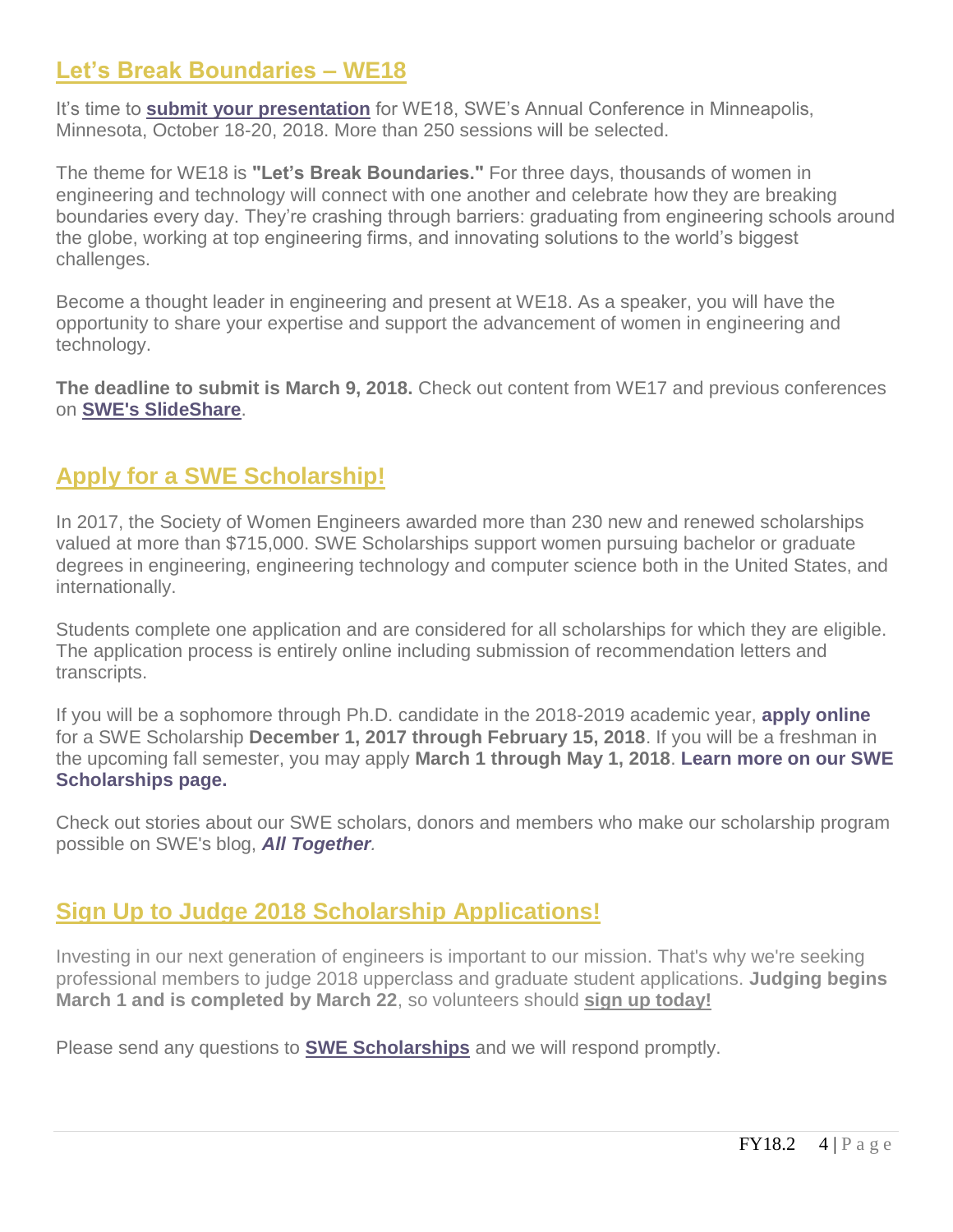### **Nominations for International Senator**

Are you a strategic thinker? Interested in charting the strategic direction of SWE? Nominate yourself or someone else for International Senator.

The International Senator is a member of SWE's Senate, and is responsible for:

- Charting the strategic direction of SWE by developing and adopting long-range goals for the Society.
- Developing and/or adopting proposed changes to the Society bylaws, policies, and procedures that are in line with the strategic plan.
- Conducting essential dialogue with Society membership on long-term trends and issues of common interest.

In accordance with the adoption of S-1803 "Senate and Regions" Proposal to Amend Bylaws, the International members must elect an International Senator to serve for a three-year term commencing on July 1, 2018 through June 30, 2021 (FY19 – FY21).

The deadline for submitting nominations is **March 1, 2018** to **[SWE Headquarters](mailto:HQ@swe.org)** and requires the following:

- Candidate statement as .doc, .docx or .txt, maximum of 400 words. Include name as you want it displayed on the slate.
- Photo in gif or .jpg format, at least 300 dpi. File size 1MB maximum.

Please be aware of the following responsibilities and time commitments before applying for the position:

- Senators must be voting members of the Society (except special Senators) and will serve for a term of three (3) fiscal years
- Senators should anticipate participating in a lot of virtual meetings and communications
	- The role typically requires the following time commitments:
		- $\circ$  Monthly conference calls  $-1$  hour each
		- o Participation in 1 sub-team
		- o Annual Strategic Planning (2 mandatory face-to-face meetings, calls 1-5 hours per month)
		- o Strategic initiatives (Variable)
		- o Committees' strategic planning (Variable)
		- o Communications (Variable)
		- o Face-to-face Senate meetings At least 2 per fiscal year
		- o Annual Conference (Fall; 3 days mandatory)
		- o Winter Senate meeting (Winter; 1 day mandatory)
		- $\circ$  WE Local (Spring; 1 day currently not required, but highly recommended)
		- o Offline discussions on bylaws amendments and motions (Variable)
		- o Active communication with Society membership
- Funding for travel is currently available through SWE for the Winter Senate meeting and annual strategic planning sub-team face-to-face meetings. Future funding to be determined
- These roles and responsibilities are subject to change by the Senate leadership team as the governance changes continue to be implemented

Nominees should possess the five **[SWE leadership competencies](http://swe.informz.net/z/cjUucD9taT0yMjc5NTkzJnA9MSZ1PTM2OTQwOTI2OCZsaT0xMzU1OTYzNw/index.html)**:

- Communication
- Self-Management and Development
- **•** Business Acumen
- Coaching, Mentorship and Sponsorship
- Leadership Abilities

Contact **[Kate Hull](mailto:senate-speaker@swe.org)**, Speaker of the Senate, to learn more about the role.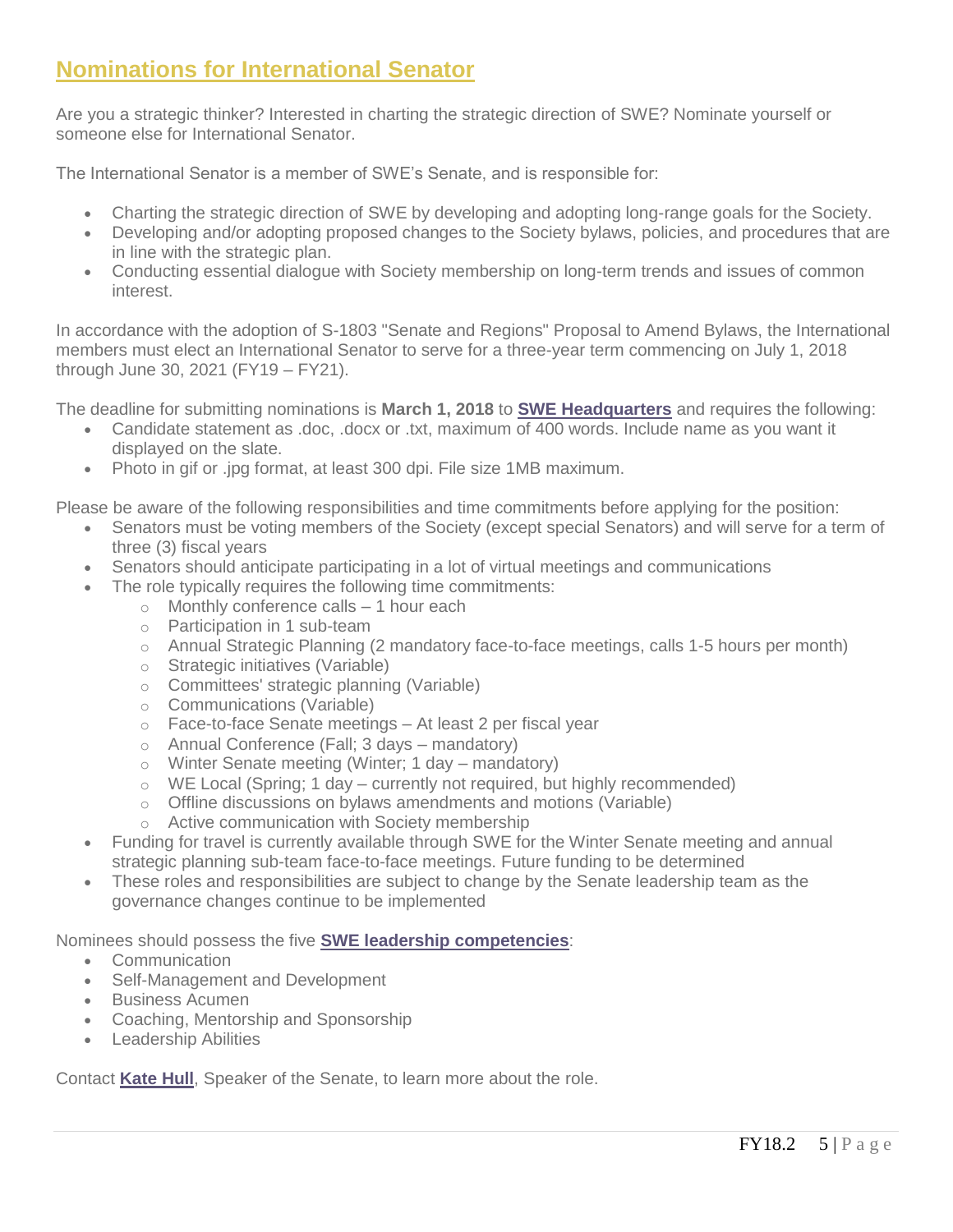# **SECTION NEWS**

### **Volunteer Training - Resources**

If you plan on volunteering with a Philadelphia SWE event, please review the following resources on STEM volunteering!

2017 Engaging Diverse Communities in Hands-On STEM (presented by the Franklin Institute)

- [Presentation](http://r20.rs6.net/tn.jsp?f=001xOXu840DJNqWAtNsj68doxSSaMJqlnOaRypjAPzGXxH_Cu6beFKuHj5RRyTNOoxkN_4_zHGZg8kBwK1oz4hbLfYRWWYIMDqgBUu2jAFiysjW--oUFoPeaAvynW7pId1pcZ_1raV99H9QZZ6VlZKJ2sSEf0FATt8AlCU8rOuozUYknPJS2qfKWc5s2k3KwgXaxi-QOx8jq5DQ5jGNL6vtHV6F2ST8zqewinnn_lfAX-X2zIlm6eTa1uvGwB3SlJKE&c=35evDAJj3oWPyl4VvkRXS5yXW8jlneYF-UufJ1XMka8bzn7qe6-Dfw==&ch=xqjsc6qIRmtq9IboekzvjlanLUSzsrBCM4SPOcZiZuAc0523tqbgFA==)
- [Webinar](http://r20.rs6.net/tn.jsp?f=001xOXu840DJNqWAtNsj68doxSSaMJqlnOaRypjAPzGXxH_Cu6beFKuHj5RRyTNOoxk2vUHOKKTBKTQCZvqEgCVhFIvYcagV9WEPI5-6eb_DGiLSAsCbenG2EQ4Kjr7ZKIn8B4BuDlB0P19p0cJ-Z7ERuhLy2_ZRzWOCQ7VDPm78qGKANYn8AlFo0Q4B6Os9Q0VvUD0eu2fzAGpifGajCt3HZNetL963MPDt0iLgQVF_mM=&c=35evDAJj3oWPyl4VvkRXS5yXW8jlneYF-UufJ1XMka8bzn7qe6-Dfw==&ch=xqjsc6qIRmtq9IboekzvjlanLUSzsrBCM4SPOcZiZuAc0523tqbgFA==)
- [2014 Philadelphia SWE Outreach Volunteer Training](http://r20.rs6.net/tn.jsp?f=001xOXu840DJNqWAtNsj68doxSSaMJqlnOaRypjAPzGXxH_Cu6beFKuHj5RRyTNOoxkyESsq9LFEn3dKYgvhmuMi2IYFSxL5fwVl2h7AsZWmGC6JghICHcs6wB0XiTjI7R9MUQjqFUKojTyaPYRHOY9FX29DU0lQ6FB3te40v4f1-VwE9LuMwqoIcGv2n7wnA-ONMCM-rB9qgSdrbQj9Gk5Z97rbQJflk0uHBoKRecFXbvpQb0Lv13xLg==&c=35evDAJj3oWPyl4VvkRXS5yXW8jlneYF-UufJ1XMka8bzn7qe6-Dfw==&ch=xqjsc6qIRmtq9IboekzvjlanLUSzsrBCM4SPOcZiZuAc0523tqbgFA==)

Please contact **[phila\\_outreach@swe.org](mailto:phila_outreach@swe.org)** with any questions.

### **Event Coordinators Needed – Help Plan an Event with PHL SWE!**

Are you interested in helping to plan a tour, technical talk or social for SWE Philadelphia in the upcoming months?

- We are looking for 1 volunteer for each event to finalize event dates & details and to act as the SWE lead working with event partners (i.e. meeting location and other partner groups participating in the event, if applicable).
- Responsibilities include: working under the direction of the VP Professional Development (Jill Ditzler) to communicate with partners to set up event, finalize event logistics, and to attend the event & provide a copy of the attendance list to SWE officers.
- Time estimated to plan an event is ~1-2 hours total.

If interested, please email Jill (VP Professional Development) at: **[phila\\_profdev@swe.org](mailto:phila_profdev@swe.org)** 

### **Open Positions – Philadelphia SWE**

Part of what makes the Philadelphia SWE section so great is the amazing participating of our members who keep it running like a well oiled machine. Read the open positions available for our section to see how you can get involved in FY16!

#### **Awards Banquet Chair**

Plans and organizes the SWE Philadelphia End of Year Banquet.

#### **Awards Coordinator**

Focuses on member and section recognition. Compiles packages to submit section for regional and society awards. Assists in submitting packages for members nominated for society awards. Helps identify any awards to be given at end of the year banquet. This year, will begin to develop foundation for yearly section awards for members.

#### **Certificate of Merit Chair**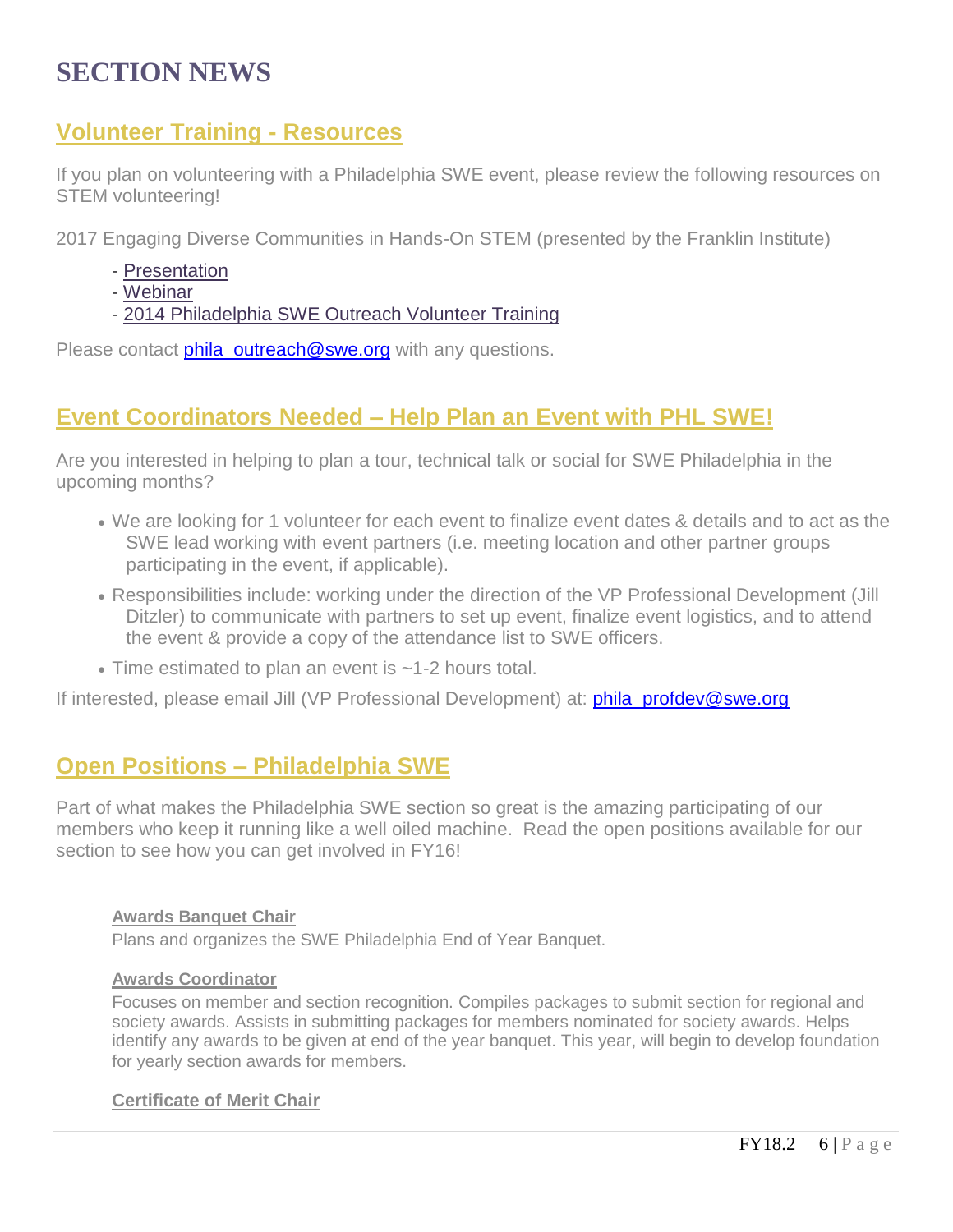The Philadelphia SWE Section invites local high schools to participate in the SWE Certificates of Merit program. Each year, upon teacher or counselor recommendation, SWE recognizes up to three female students in each high school for outstanding achievement over three years in both mathematics and science. Each certificate is embossed with the student's name, date of award, and either "Highest Honor", "High Honor", or "Honor."

- 1. Contact local high schools (list provided) inviting them to recognize students who have excelled in math and science
- 2. Prepare certificates honoring said students
- 3. In some cases, help schools find SWE members who can present the awards in person

#### **Corporate Liaison**

Connects Philadelphia SWE to local companies, some of whom may be able to provide meeting locations, or financial support.

#### **Meeting Coordinator**

Assist the VP of Professional Development in coordinating meeting locations, invites, attendee lists, and other miscellaneous task.

#### **Science Fair Coordinator**

Each year, Philadelphia SWE attends the Delaware Valley Science Fair. The coordinator organizes volunteers to attend the science fair. The group judges students who are presenting engineering related projects. After the science fair, the coordinator sends recognition to the winners.

#### **Social Media Chair**

Publishes content regularly to Facebook, Twitter, LinkedIn, and Instagram

#### **Webmaster**

Regularly update website content based on upcoming events, offer changes, etc. Receive input from President, VPs, and biweekly emails

If you're interested in any of these positions, please send an e-mail to Mary Beth Biddle at [marybethb422@gmail.com.](mailto:marybethb422@gmail.com?subject=Philadelphia%20SWE)

### **Do you shop on Amazon? You could be missing an opportunity to help SWE!**



AmazonSmile is the same Amazon you know. Same products, same prices, same Amazon Prime benefits. All you have to do is use a specified link when signing in to Amazon to shop like always and Amazon donates money to the organization you specify. If you shop on Amazon but use the link <http://smile.amazon.com/ch/23-2604522> to log in 0.5% of the price of your purchase will be donated to Philly SWE! It only takes one click and then Philly SWE gets extra money to host events for you!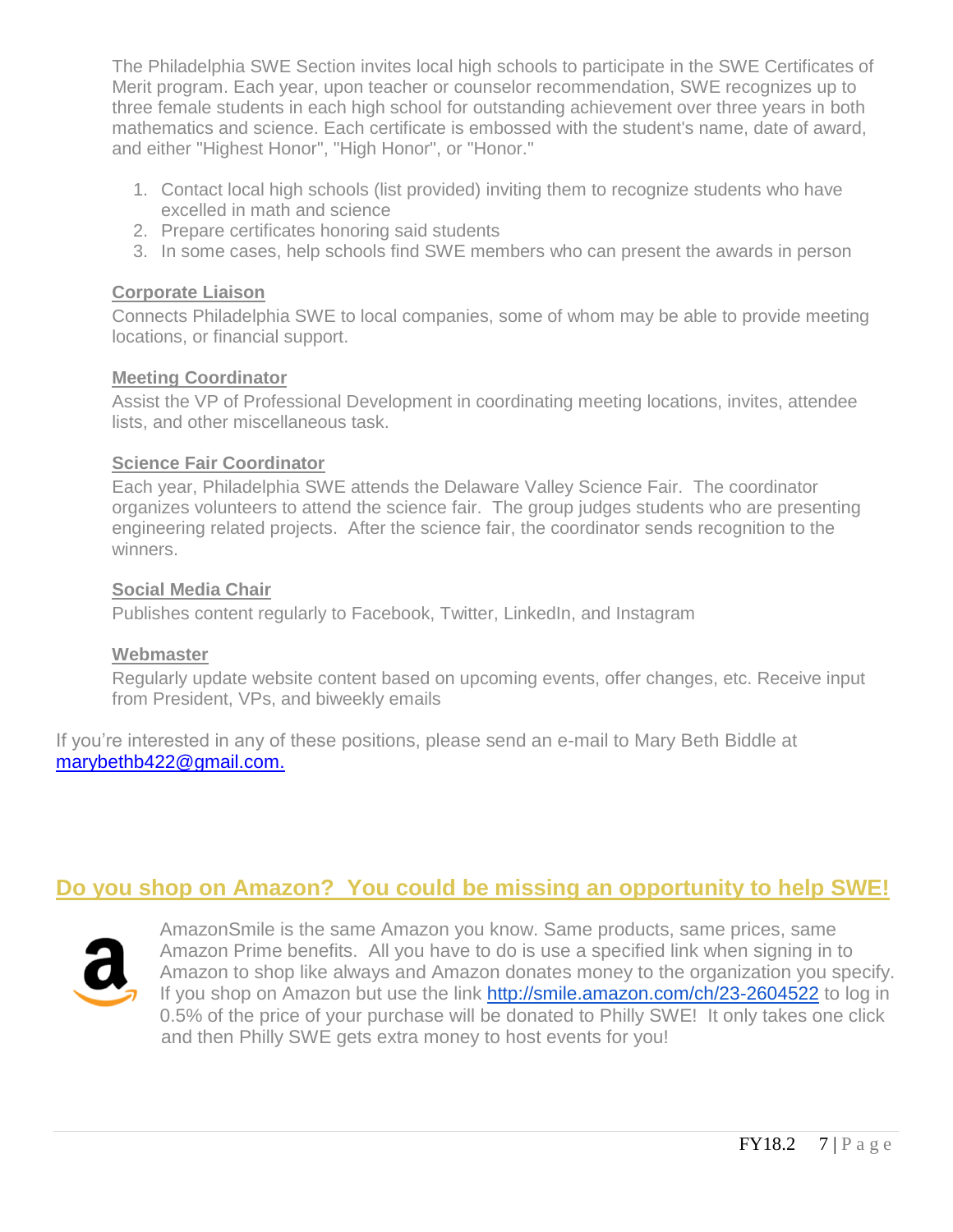### **Seeking Corporate Contacts**

If you know someone in your company who is in charge of or interested in making donations to a philanthropic organization, please let the Society of Women Engineers Philadelphia Section know so that we may get in touch!

The Society of Women Engineers is the world's largest advocate and catalyst for change for women in engineering and technology. We help members reach their full potential as engineers and leaders through networking, professional development and the shaping of public policy. And, we inspire young girls to become engineers and support them with scholarships. To that end, the Philadelphia section solicits donations and allocates the funds to scholarships and programs geared towards professional development and outreach.

### **Stay up to date with SWE PHL through social media!**

#### Website: <http://philadelphia.swe.org/>

Find the latest events, add our google calendar, and learn about volunteer opportunities

#### Facebook: [www.facebook.com/philaswe](http://www.facebook.com/philaswe)

See past event photos, upcoming events and interesting articles

Twitter: @PhilaSWE

Join in the conversation, event reminders and photos! **#PhilaSWE!**

Instagram: @PhilaSWE

Share your SWE memories with us and check out photos from this year's events!

#### LinkedIn: [www.linkedin.com/grp/home?gid=4173718](http://www.linkedin.com/grp/home?gid=4173718)

Show your colleagues your professional interests by joining the SWE Philadelphia group and find professional opportunities shared with SWE through our network

### **Philadelphia SWE Technical Spotlight**

Learn more about where your fellow SWE Philadelphia members work in the Greater Philadelphia area!



**Amy B. Kaminski, P.E., PTOE**

**1) What type of engineer are you?**

I work as Transportation Engineer. I serve as the appointed Municipal Traffic Engineer in several municipalities in eastern PA and perform transportation engineering for private, municipal and institutional clients. My work duties include roadway, signal, pedestrian and traffic calming designs along with transportation impact studies, multimodal planning and design; along with Pennsylvania highway occupancy permitting on state roads.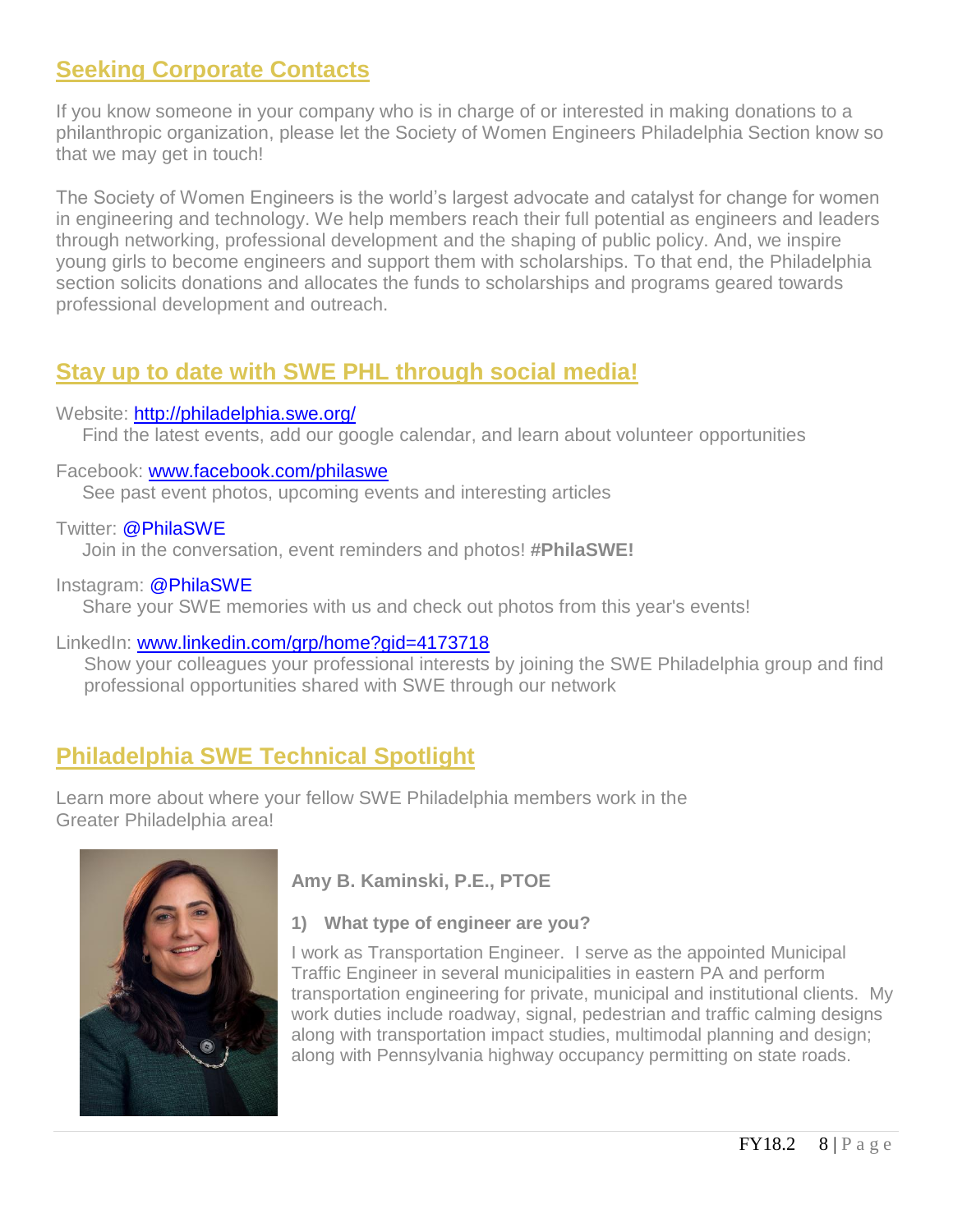#### **2) What company do you work for?**

Gilmore & Associates, Inc. G&A is a full-service civil engineering firm with six offices in eastern Pennsylvania.

#### **3) What was the most interesting project you have been a part of?**

The most interesting project I can recall recently was a project I worked involving a traffic signal retiming effort in Philadelphia under a Transportation Investment Generating Economic Recovery (TIGER) Grant. The project team retimed several major travel corridors in the City of Philadelphia. I really enjoyed the team I worked with and I also enjoyed working with the City of Philadelphia Streets Department. It's very rewarding to work on a project you know will be well received by the community when you move traffic more efficiently along a busy corridor.

#### **4) How does diversity impact your work?**

I graduated from college in 1984 and immediately started working as an engineer-in-training for Ohio Department of Transportation (ODOT) in the Transportation Technical Services Department at Central Office (Columbus). In 1984, I can't recall meeting any other female engineers at ODOT and therefore, I think I may have been the only female engineer working in Central Office. I found it amusing that I was often mistaken as a secretary for many meetings I attended; but interestingly enough, the department I worked for was very diverse. Thirty years later I find what is most recognized by my clients is my skill and experience and I do not find that diversity impacts my work.

# **UPCOMING EVENTS**

### **Stay Tuned for More Events This Spring!**

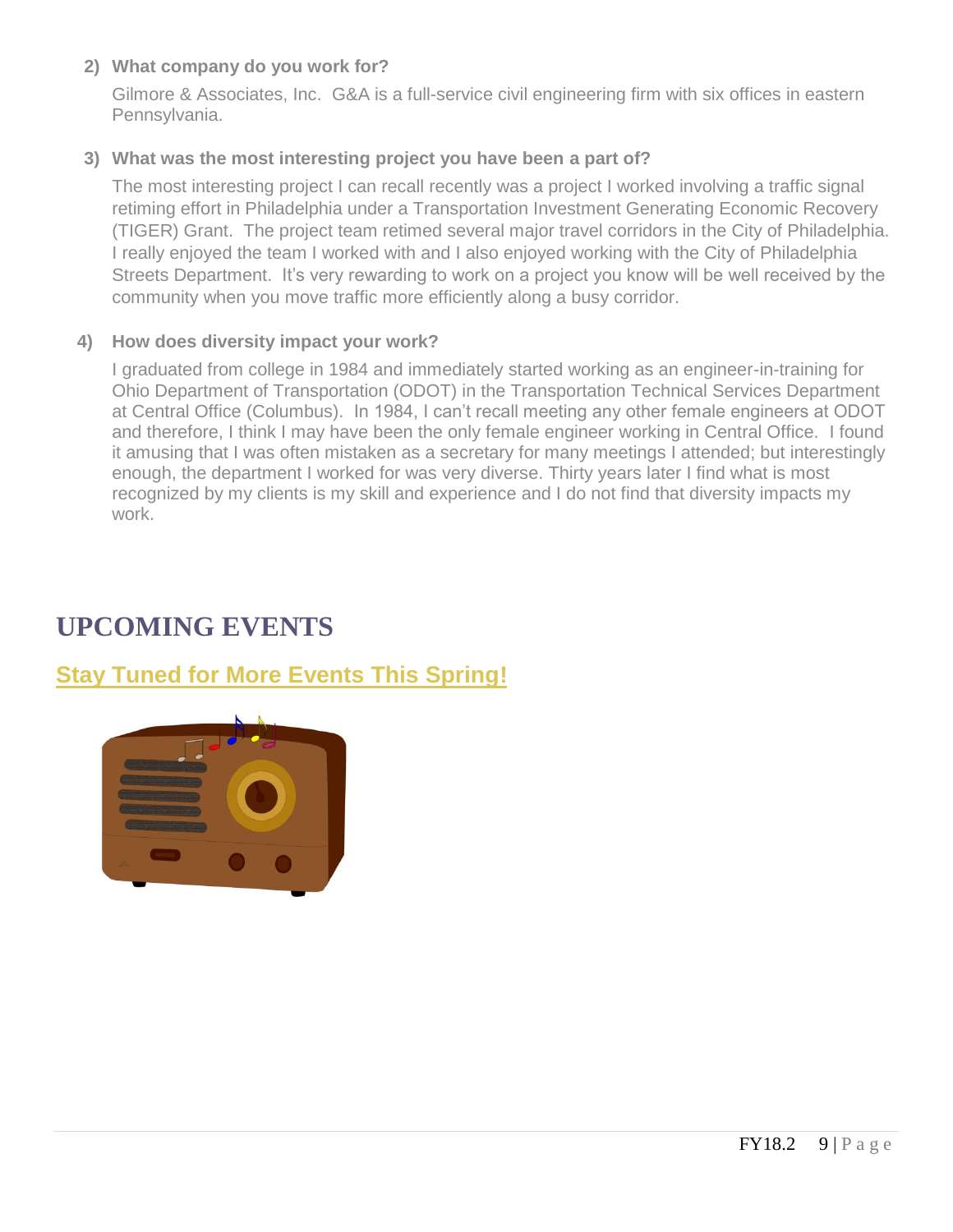# **PREVIOUS EVENTS**

### **Yoga Community Class and Informal Social**

On December 16th, our very own Sharon Vuong (treasurer) taught a vinyasa yoga class to finish out her 200 hour Yoga Teacher Training at Pureenergy Studio in Paoli. Sharon led the all-level class with confidence, and all attendees left feeling re-centered and calm - a perfect afternoon right before the holidays. Students included SWE members, fellow yoga teachers-to-be, and Sharon's family and friends. Following the class, SWE members chatted over appetizers at Christopher's in Malvern. Social events are a great way to get to know other SWE members, especially those who are new to the organization and the area! We'd like to thank Sharon for coordinating the event and wish her well in her yoga classes.

### **UPenn Networking Social**

Philly SWE and the University of Pennsylvania hosted a joint networking and social event at Cavanaugh's Headhouse in Center City Philadelphia on November 14th. The women and men who attended enjoyed happy hour specials. There were discussions about work, art, applying for MBA programs, and the beautiful fall weather.

### **MEMBER NEWS**

*Do you have exciting news to share? It could be anything from graduations to birthdays, engagements to professional accomplishments. Email the [SWE Newsletter Editor](mailto:philasweeditors@gmail.com) with your exciting news!*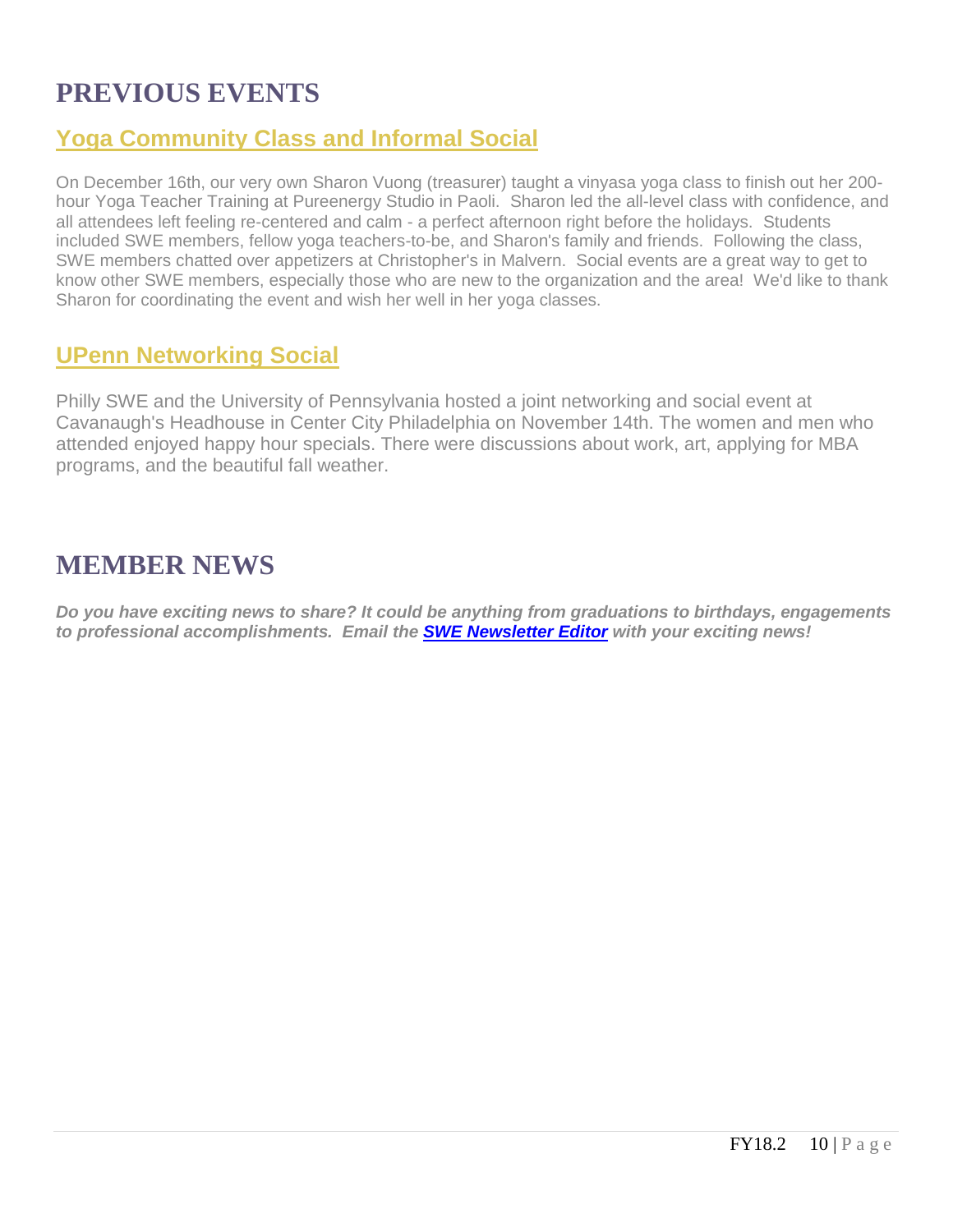# **OFFICER CONTACT LISTING**

| <b>FY17 Elected Officers</b>                     | <b>Name</b>            | <b>Email</b>                   |  |
|--------------------------------------------------|------------------------|--------------------------------|--|
| <b>Executive Council Voting Members</b>          |                        |                                |  |
| President                                        | Mary Beth Biddle       | phila president@swe.org        |  |
| Sr. Vice President<br>Communication              | <b>Julie Williams</b>  | phila_communications@swe.org   |  |
| <b>Vice President Prof Dev</b>                   | <b>Jillian Ditzler</b> | phila_profdev@swe.org          |  |
| <b>Vice President Outreach</b>                   | Jennifer Ligo          | phila outreach@swe.org         |  |
| Secretary                                        | Kimberly Lam           | phila_secretary@swe.org        |  |
| <b>Treasurer</b>                                 | Sharon Vuong           | phila treasurer@swe.org        |  |
| <b>Section Representative</b>                    | Maria Legato           | legato.maria@gmail.com         |  |
| <b>Alternate Section</b><br>Representative       | Aurora Achong          | aurora.achong@gmail.com        |  |
| <b>FY17 Committee Chairs and Section Leaders</b> |                        |                                |  |
| <b>Outreach Group</b>                            |                        |                                |  |
| <b>Certificate of Merit Coordinator</b>          | <b>OPEN</b>            |                                |  |
| Collegiate Liaison                               | Dani Schroeder         | danielle.schroeder17@gmail.com |  |
| <b>Girl Scouts Chair</b>                         | Sam Schneider          | samschneider25@gmail.com       |  |
| <b>Engineering Mini-Camp</b>                     | Vicki Brown            | vbrown@mail.widener.edu        |  |
| Scholarship Coordinator                          | Pauline Rusciano       | philaswescholarships@gmail.com |  |
| <b>Science Fair Coordinator</b>                  | <b>OPEN</b>            |                                |  |
| <b>Science Carnival Chair</b>                    | <b>OPEN</b>            |                                |  |
| <b>FY17 Professional Development</b>             |                        |                                |  |
| <b>Corporate Liaison</b>                         | <b>OPEN</b>            |                                |  |
| Meeting/Events Coordinator                       | Jill Ditzler           | phila_profdev@swe.org          |  |
| <b>Awards Coordinator</b>                        | <b>OPEN</b>            |                                |  |
| <b>Awards Banquet Chair</b>                      | <b>OPEN</b>            |                                |  |
| <b>FY17 Communications</b>                       |                        |                                |  |
| Membership Chair                                 | <b>Jill Foster</b>     | phila membership@swe.org       |  |
| <b>Newsletter Editor</b>                         | Diana Russella         |                                |  |
| Newsletter Co-Editor                             | Haydee Euceda          | phila newsletter@swe.org       |  |
| Webmistress                                      | <b>OPEN</b>            |                                |  |
| <b>Social Media Chair</b>                        | <b>OPEN</b>            |                                |  |
| <b>FY17 Collegiate</b>                           |                        |                                |  |
| <b>Drexel Counselor</b>                          | Elizabeth Henning      | eah827@gmail.com               |  |
| <b>Swarthmore Counselor</b>                      | Rebecca Rose           | rebecca.snelling@gmail.com     |  |
| <b>Temple Counselor</b>                          | Mary Beth Biddle       | marybethb422@gmail.com         |  |
| University of Pennsylvania                       | Cassie Zook            | crz333@gmail.com               |  |
| Villanova Counselor                              | Alisha Tricciola       | alisha.trocciola@gmail.com     |  |
| <b>Widener Counselor</b>                         | MaryAnn Skehan         | maryann.b.skehan@boeing.com    |  |
| Bryn Mawr Counselor                              | Alisha Tricciola       | alisha.trocciola@gmail.com     |  |